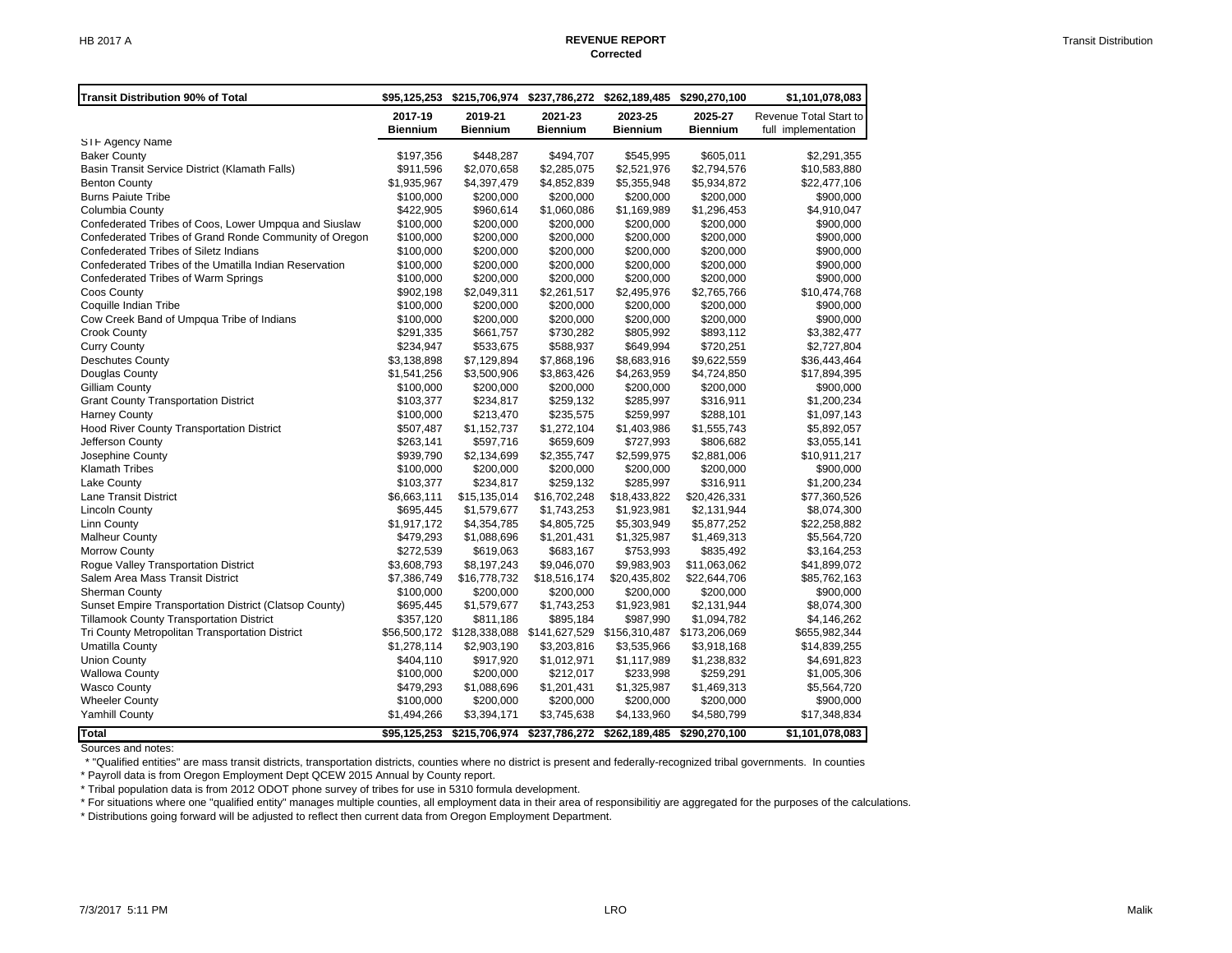|                                 | 2017-19<br><b>Biennium</b> | 2019-21 Biennium 2021-23 Biennium 2023-25 Biennium |             |                           |             |            |             |                    | <b>Full Biennium</b><br>2025-27 | <b>Revenue Total</b><br><b>Start to full</b><br>implementation |  |  |  |
|---------------------------------|----------------------------|----------------------------------------------------|-------------|---------------------------|-------------|------------|-------------|--------------------|---------------------------------|----------------------------------------------------------------|--|--|--|
| <b>Distribution to Counties</b> | \$<br>90,146,928           | \$                                                 | 172,050,873 | \$                        | 214,127,044 | \$         | 255,316,909 | \$.                | 269,939,398                     | \$<br>1,001,581,153                                            |  |  |  |
| <b>Baker County</b>             | \$<br>495.700              | \$                                                 | 946.000     | \$                        | 1,177,400   | \$         | 1,403,900   | $\mathfrak s$      | 1,484,300                       | \$<br>5,507,200                                                |  |  |  |
| <b>Benton County</b>            | \$<br>1,714,100            | \$                                                 | 3,271,400   | \$                        | 4,071,500   | \$         | 4,854,700   | \$                 | 5,132,700                       | \$<br>19,044,300                                               |  |  |  |
| Clackamas County                | \$<br>9,090,900            | \$                                                 | 17,350,600  | \$                        | 21,593,800  | \$         | 25,747,600  | -\$                | 27,222,300                      | \$<br>101,005,200                                              |  |  |  |
| Clatsop County                  | \$<br>927,400              | \$                                                 | 1,770,000   | \$                        | 2,202,800   | \$         | 2,626,600   | \$                 | 2,777,000                       | \$<br>10,303,800                                               |  |  |  |
| Columbia County                 | \$<br>1,371,600            | \$                                                 | 2,617,800   | \$                        | 3,258,000   | \$         | 3,884,700   | \$                 | 4,107,200                       | \$<br>15,239,400                                               |  |  |  |
| Coos County                     | \$<br>1,578,000            | \$                                                 | 3,011,800   | \$                        | 3,748,300   | \$         | 4,469,400   | \$                 | 4,725,400                       | \$<br>17,532,900                                               |  |  |  |
| <b>Crook County</b>             | \$<br>735,500              | \$                                                 | 1,403,800   | \$                        | 1,747,100   | \$         | 2,083,200   | \$                 | 2,202,500                       | \$<br>8,172,000                                                |  |  |  |
| <b>Curry County</b>             | \$<br>646,500              | \$                                                 | 1,233,900   | \$                        | 1,535,600   | \$         | 1,831,000   | \$                 | 1,935,900                       | \$<br>7,182,800                                                |  |  |  |
| <b>Deschutes County</b>         | \$<br>4,767,700            | \$                                                 | 9,099,400   | \$                        | 11,324,800  | \$         | 13,503,200  | \$                 | 14,276,600                      | \$<br>52,971,700                                               |  |  |  |
| Douglas County                  | \$<br>2,827,700            | \$                                                 | 5,396,800   | $\sqrt{2}$                | 6,716,600   | \$         | 8,008,600   | \$                 | 8,467,200                       | \$<br>31,416,800                                               |  |  |  |
| <b>Gilliam County</b>           | \$<br>74,800               | \$                                                 | 142,800     | \$                        | 177,700     | \$         | 211,900     | \$                 | 224,100                         | \$<br>831,400                                                  |  |  |  |
| <b>Grant County</b>             | \$<br>244,600              | \$                                                 | 466,800     | \$                        | 581,000     | \$         | 692,700     | \$                 | 732,400                         | \$<br>2,717,500                                                |  |  |  |
| <b>Harney County</b>            | \$<br>239,200              | \$                                                 | 456,500     | \$                        | 568,200     | \$         | 677,400     | \$                 | 716,200                         | \$<br>2,657,500                                                |  |  |  |
| <b>Hood River County</b>        | \$<br>644,100              | \$                                                 | 1,229,300   | \$                        | 1,530,000   | \$         | 1,824,300   | \$                 | 1,928,800                       | \$<br>7,156,400                                                |  |  |  |
| Jackson County                  | \$<br>5,044,400            | \$                                                 | 9,627,500   | \$                        | 11,981,900  | \$         | 14,286,800  | - \$               | 15,105,000                      | \$<br>56,045,500                                               |  |  |  |
| Jefferson County                | \$<br>585,300              | \$                                                 | 1,117,100   | -\$                       | 1,390,200   | \$         | 1,657,700   | - \$               | 1,752,600                       | \$<br>6,502,800                                                |  |  |  |
| Josephine County                | \$<br>2,227,200            | \$                                                 | 4,250,700   | \$                        | 5,290,200   | \$         | 6,307,800   | \$                 | 6,669,100                       | \$<br>24,745,000                                               |  |  |  |
| Klamath County                  | \$<br>1,780,200            | \$                                                 | 3,397,700   | $\mathfrak{F}$            | 4,228,600   | - \$       | 5,042,000   | \$                 | 5,330,800                       | \$<br>19,779,200                                               |  |  |  |
| Lake County                     | \$<br>272,600              | \$                                                 | 520,300     | \$                        | 647,600     | \$         | 772,200     | \$                 | 816,400                         | \$<br>3,029,100                                                |  |  |  |
| Lane County                     | \$<br>7,752,100            | \$                                                 | 14,795,400  | \$                        | 18,413,800  | \$         | 21,955,900  | \$                 | 23,213,300                      | \$<br>86,130,500                                               |  |  |  |
| Lincoln County                  | \$<br>1,139,700            | \$                                                 | 2,175,300   | \$                        | 2,707,200   | \$         | 3,228,000   | -\$                | 3,412,900                       | \$<br>12,663,200                                               |  |  |  |
| Linn County                     | \$<br>3,001,000            | \$                                                 | 5,727,700   | \$                        | 7,128,400   | \$         | 8,499,700   | \$                 | 8,986,500                       | \$<br>33,343,300                                               |  |  |  |
| <b>Malheur County</b>           | \$<br>756,700              | \$                                                 | 1,444,200   | \$                        | 1,797,300   | \$         | 2,143,100   | \$                 | 2,265,800                       | \$<br>8,407,100                                                |  |  |  |
| <b>Marion County</b>            | \$<br>7,185,500            | \$                                                 | 13,714,000  | \$                        | 17,067,900  | \$         | 20,351,100  | - \$               | 21,516,600                      | \$<br>79,835,100                                               |  |  |  |
| Morrow County                   | \$<br>332,500              | \$                                                 | 634,600     | \$                        | 789,700     | \$         | 941,700     | \$                 | 995,600                         | \$<br>3,694,000                                                |  |  |  |
| <b>Multnomah County</b>         | \$<br>15,277,600           | \$                                                 | 29,158,200  | $\mathfrak{F}$            | 36,289,100  | \$         | 43,269,700  | - \$               | 45,747,900                      | \$<br>169,742,500                                              |  |  |  |
| Polk County                     | \$<br>1,710,600            | \$                                                 | 3,264,800   | \$                        | 4,063,300   | \$         | 4,844,900   | - \$               | 5,122,300                       | \$<br>19,005,900                                               |  |  |  |
| Sherman County                  | \$<br>78,800               | \$                                                 | 150,400     | $\boldsymbol{\mathsf{S}}$ | 187,200     | \$         | 223,200     | \$                 | 236,000                         | \$<br>875,700                                                  |  |  |  |
| <b>Tillamook County</b>         | \$<br>734,700              | \$                                                 | 1,402,300   | \$                        | 1,745,200   | \$         | 2,081,000   | \$                 | 2,200,100                       | \$<br>8,163,400                                                |  |  |  |
| Umatilla County                 | \$<br>1,928,400            | \$                                                 | 3,680,500   | $\mathfrak{L}$            | 4,580,600   | \$         | 5,461,700   | -\$                | 5,774,500                       | \$<br>21,425,700                                               |  |  |  |
| <b>Union County</b>             | \$<br>703,200              | \$                                                 | 1,342,200   | \$                        | 1,670,400   | \$         | 1,991,800   | \$                 | 2,105,800                       | \$<br>7,813,400                                                |  |  |  |
| <b>Wallowa County</b>           | \$<br>250,800              | \$                                                 | 478,700     | $\mathfrak{s}$            | 595,800     | $\sqrt{3}$ | 710,400     | $\mathbf{\hat{S}}$ | 751,100                         | \$<br>2,786,800                                                |  |  |  |
| <b>Wasco County</b>             | \$<br>686,100              | \$                                                 | 1,309,400   | \$                        | 1,629,600   | \$         | 1,943,100   | -\$                | 2,054,300                       | \$<br>7,622,400                                                |  |  |  |
| <b>Washington County</b>        | \$<br>10,972,500           | \$                                                 | 20,941,800  | $\sqrt{2}$                | 26,063,200  | \$         | 31,076,800  | \$                 | 32,856,600                      | \$<br>121,910,900                                              |  |  |  |
| <b>Wheeler County</b>           | \$<br>49,700               | \$                                                 | 94,800      | \$                        | 118,000     | \$         | 140,700     | \$                 | 148,700                         | \$<br>551,900                                                  |  |  |  |
| <b>Yamhill County</b>           | \$<br>2,319,300            | \$                                                 | 4,426,500   | \$                        | 5,509,100   | \$         | 6,568,800   | \$                 | 6,945,000                       | \$<br>25,768,800                                               |  |  |  |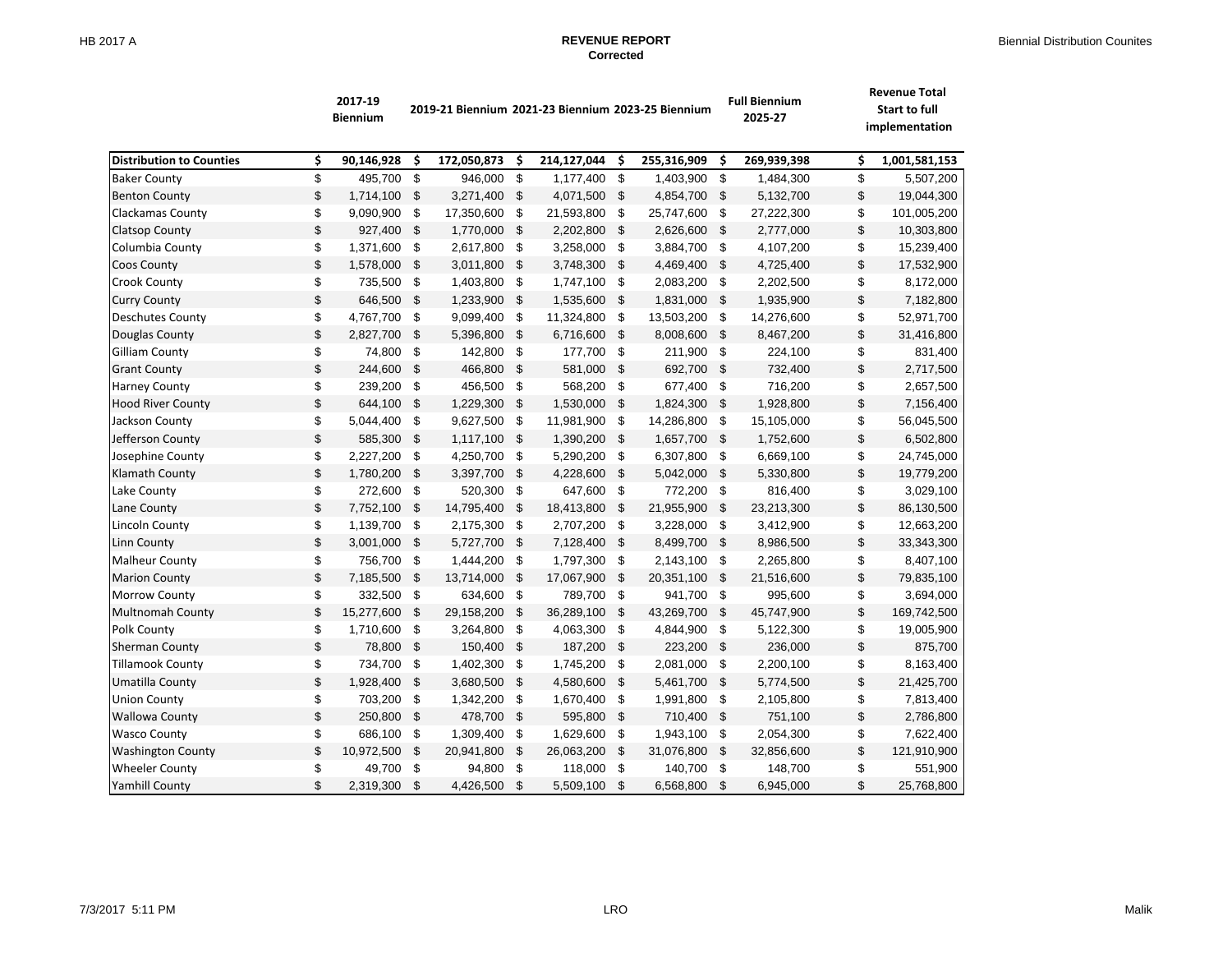|                               |         |            |                           | 2017-19 Biennium 2019-21 Biennium |     | 2021-23<br><b>Biennium</b> |     | 2023-25 Biennium |                | <b>Full Biennium</b><br>2025-27 |      | <b>Revenue Total</b><br><b>Start to full</b><br>implementation |  |
|-------------------------------|---------|------------|---------------------------|-----------------------------------|-----|----------------------------|-----|------------------|----------------|---------------------------------|------|----------------------------------------------------------------|--|
| <b>Distribution to Cities</b> | \$      | 61,431,286 | \$                        | 116,033,915                       | \$  | 144,084,696                | \$  | 171,544,606      | \$             | 181,292,932                     | \$   | 674,387,435                                                    |  |
| Adair Village                 | \$      | 18,400     | $\mathfrak{s}$            | 34,800                            | \$  | 43,200                     | \$  | 51,500           | \$             | 54,400                          | $\,$ | 202,300                                                        |  |
| Adams                         | \$      | 8,100      | \$                        | 15,200                            | \$  | 18,900                     | \$  | 22,500           | \$             | 23,800                          | \$   | 88,600                                                         |  |
| Adrian                        | \$      | 3,900      | \$                        | 7,400                             | \$  | 9,200                      | \$  | 11,000 \$        |                | 11,600                          | \$   | 43,100                                                         |  |
| Albany                        | \$      | 1,145,900  | \$                        | 2,164,300                         | \$  | 2,687,600                  | \$  | 3,199,800        | - \$           | 3,381,600                       | \$   | 12,579,100                                                     |  |
| Amity                         | \$      | 35,300     | \$                        | 66,700                            | \$  | 82,900                     | \$  | 98,700           | $\sqrt[6]{2}$  | 104,300                         | \$   | 387,900                                                        |  |
| Antelope                      | \$      | 1,100      | -\$                       | 2,100                             | \$  | 2,600                      | \$  | 3,000            | \$             | 3,200                           | \$   | 12,000                                                         |  |
| Arlington                     | \$      | 13,200     | \$                        | 24,900                            | \$  | 30,900                     | \$  | 36,800           | \$             | 38,900                          | \$   | 144,800                                                        |  |
| Ashland                       | \$      | 449,700    | $\boldsymbol{\mathsf{S}}$ | 849,400                           | \$  | 1,054,800                  | \$  | 1,255,800        | \$             | 1,327,200                       | \$   | 4,936,800                                                      |  |
| Astoria                       | \$      | 213,100    | - \$                      | 402,500                           | \$  | 499,800                    | \$  | 595,000 \$       |                | 628,800                         | \$   | 2,339,100                                                      |  |
| Athena                        | \$      | 25,500     | \$                        | 48,200                            | \$  | 59,800                     | -\$ | 71,300           | - \$           | 75,300                          | \$   | 280,100                                                        |  |
| Aumsville                     | \$      | 86,500     | \$                        | 163,300                           | \$  | 202,800                    | \$  | 241,500          | \$             | 255,200                         | \$   | 949,300                                                        |  |
| Aurora                        | \$      | 21,200     | $\mathfrak{s}$            | 40,000                            | \$  | 49,600                     | \$  | 59,100           | $\sqrt{3}$     | 62,400                          | \$   | 232,200                                                        |  |
| <b>Baker City</b>             | \$      | 215,700    | -\$                       | 407,400                           | \$  | 505,900                    | \$  | 602,300          | \$             | 636,500                         | \$   | 2,367,900                                                      |  |
| Bandon                        | \$      | 68,200     | $\mathfrak{s}$            | 128,700                           | \$  | 159,900                    | \$  | 190,300          | $\mathfrak{S}$ | 201,100                         | \$   | 748,200                                                        |  |
| <b>Banks</b>                  | \$      | 38,700     | - \$                      | 73,100                            | -\$ | 90,800                     | -\$ | 108,100 \$       |                | 114,200                         | \$   | 425,000                                                        |  |
| <b>Barlow</b>                 | \$      | 2,900      | \$                        | 5,600                             | \$  | 6,900                      | -\$ | 8,200            | - \$           | 8,700                           | \$   | 32,300                                                         |  |
| <b>Bay City</b>               | \$      | 29,000     | -\$                       | 54,800                            | \$  | 68,000                     | \$  | 81,000           | \$             | 85,600                          | \$   | 318,400                                                        |  |
| Beaverton                     | \$      | 2,080,300  | \$                        | 3,929,300                         | \$  | 4,879,200                  | \$  | 5,809,100        | - \$           | 6,139,200                       | \$   | 22,837,100                                                     |  |
| Bend                          | \$      | 1,821,100  | -\$                       | 3,439,700                         | \$  | 4,271,300                  | \$  | 5,085,300        | \$             | 5,374,300                       | \$   | 19,991,600                                                     |  |
| Boardman                      | \$      | 77,500     | \$                        | 146,400                           | \$  | 181,800                    | \$  | 216,500          | - \$           | 228,800                         | \$   | 851,100                                                        |  |
| Bonanza                       | \$      | 9,900      | \$                        | 18,700                            | \$  | 23,300                     | -\$ | 27,700 \$        |                | 29,300                          | \$   | 108,900                                                        |  |
| <b>Brookings</b>              | \$      | 142,900    | \$                        | 269,800                           | \$  | 335,100                    | -\$ | 398,900          | \$             | 421,600                         | \$   | 1,568,200                                                      |  |
| <b>Brownsville</b>            | \$      | 37,100     | \$                        | 70,000                            | \$  | 87,000                     | \$  | 103,500          | \$             | 109,400                         | \$   | 407,000                                                        |  |
| <b>Burns</b>                  | \$      | 61,700     | \$                        | 116,600                           | \$  | 144,800                    | \$  | 172,400          | $\sqrt{3}$     | 182,100                         | \$   | 677,600                                                        |  |
| <b>Butte Falls</b>            | \$      | 9,400      | \$                        | 17,700                            | \$  | 22,000                     | \$  | 26,200           | \$             | 27,700                          | \$   | 103,000                                                        |  |
| Canby                         | \$      | 358,100    | $\mathfrak{S}$            | 676,400                           | \$  | 839,900                    | \$  | 1,000,000        | $\mathfrak{S}$ | 1,056,800                       | \$   | 3,931,300                                                      |  |
| Cannon Beach                  | \$      | 37,300     | - \$                      | 70,400                            | \$  | 87,500                     | -\$ | 104,100 \$       |                | 110,100                         | \$   | 409,400                                                        |  |
| Canyon City                   | \$      | 15,400     | -\$                       | 29,000                            | \$  | 36,100                     | -\$ | 42,900           | - \$           | 45,400                          | \$   | 168,800                                                        |  |
| Canyonville                   | \$      | 42,000     | \$                        | 79,300                            | \$  | 98,500                     | \$  | 117,200          | \$             | 123,900                         | \$   | 460,900                                                        |  |
| Carlton                       | \$      | 47,800     | - \$                      | 90,200                            | \$  | 112,000                    | \$  | 133,400          | - \$           | 141,000                         | \$   | 524,300                                                        |  |
| Cascade Locks                 | \$      | 27,300     | -\$                       | 51,500                            | \$  | 63,900                     | \$  | 76,100           | -\$            | 80,500                          | \$   | 299,300                                                        |  |
| Cave Junction                 | \$      | 41,800     | \$                        | 78,900                            | \$  | 98,000                     | \$  | 116,600          | \$             | 123,300                         | \$   | 458,500                                                        |  |
| <b>Central Point</b>          | \$      | 383,500    | - \$                      | 724,400                           | \$  | 899,500                    | \$  | 1,071,000 \$     |                | 1,131,800                       | \$   | 4,210,200                                                      |  |
| Chiloquin                     | \$      | 16,000     | \$                        | 30,300                            | \$  | 37,600                     | \$  | 44,800           | \$             | 47,300                          | \$   | 176,000                                                        |  |
| Clatskanie                    | \$      | 38,200     | \$                        | 72,100                            | \$  | 89,500                     | \$  | 106,600          | \$             | 112,600                         | \$   | 419,000                                                        |  |
| Coburg                        | \$      | 23,300     | \$                        | 44,100                            | \$  | 54,700                     | \$  | 65,200           | \$             | 68,900                          | \$   | 256,200                                                        |  |
| Columbia City                 | \$      | 42,900     | \$                        | 80,900                            | \$  | 100,500                    | \$  | 119,700          | \$             | 126,500                         | \$   | 470,500                                                        |  |
| Condon                        | \$      | 15,200     | $\boldsymbol{\mathsf{S}}$ | 28,600                            | \$  | 35,600                     | \$  | 42,300           | \$             | 44,700                          | \$   | 166,400                                                        |  |
| Coos Bay<br>uuyum             | \$<br>Ψ | 362,400    | \$                        | 684,400                           | \$  | 849,900                    | \$  | 1,011,900        | \$             | 1,069,400                       | \$   | 3,978,000<br>uuu,uuu                                           |  |
| Cornelius                     | \$      | 259,900    | - \$                      | 490,800                           | \$  | 609,500                    | \$  | 725,600          | \$             | 766,900                         | \$   | 2,852,700                                                      |  |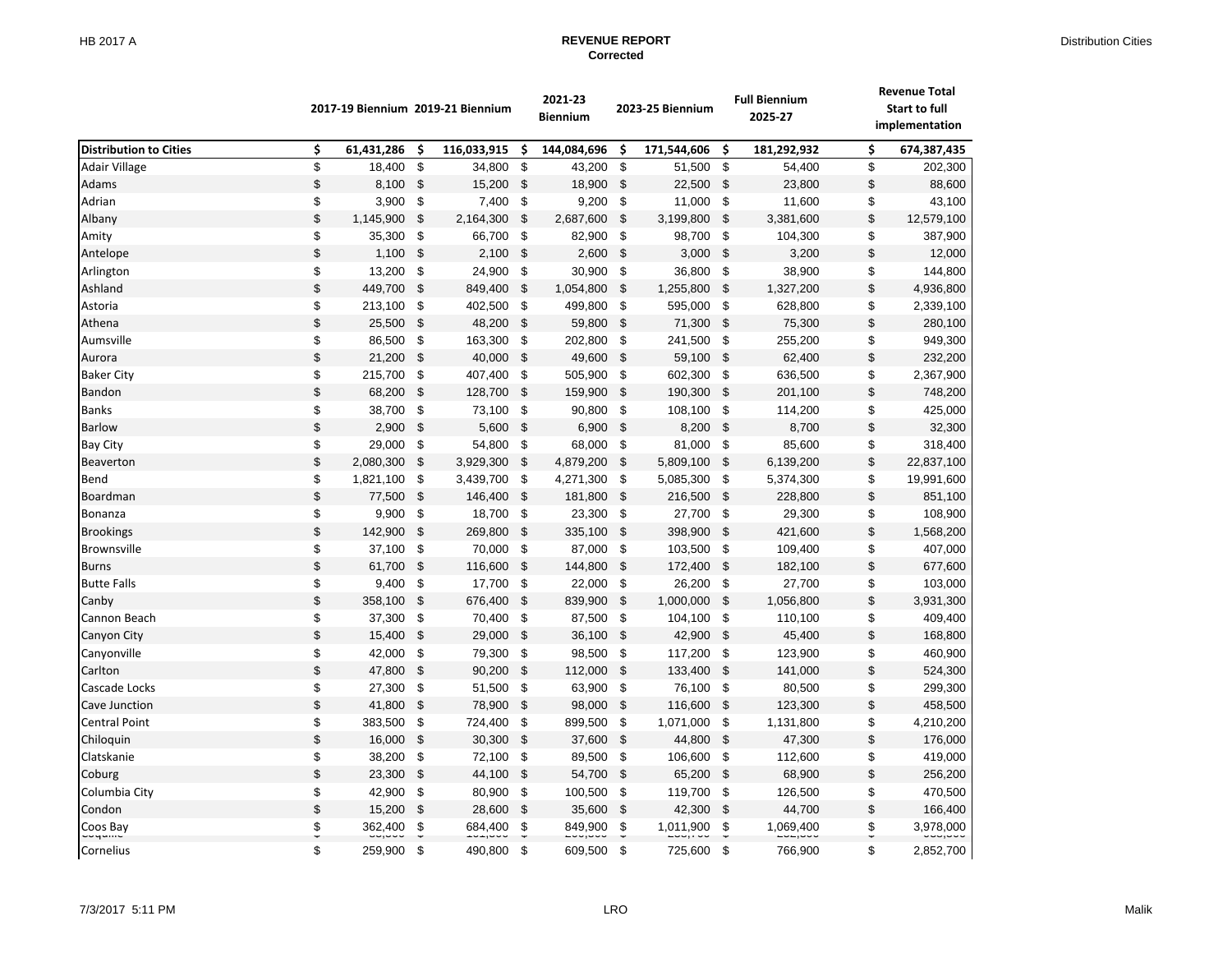| Corvallis            | \$<br>1,270,200 | \$                        | 2,399,200 | \$                      | 2,979,100 | \$                        | 3,546,900  | \$                        | 3,748,500  | \$                                        | 13,943,800 |
|----------------------|-----------------|---------------------------|-----------|-------------------------|-----------|---------------------------|------------|---------------------------|------------|-------------------------------------------|------------|
| <b>Cottage Grove</b> | \$<br>215,700   | \$                        | 407,400   | \$                      | 505,900   | \$                        | 602,300    | \$                        | 636,500    | \$                                        | 2,367,900  |
| Cove                 | \$<br>12,000    | $\sqrt{3}$                | 22,700    | \$                      | 28,100    | \$                        | 33,500     | \$                        | 35,400     | \$                                        | 131,700    |
| Creswell             | \$<br>116,900   | $\sqrt{3}$                | 220,800   | \$                      | 274,200   | \$                        | 326,400    | \$                        | 345,000    | \$                                        | 1,283,300  |
| Culver               | \$<br>30,800    | - \$                      | 58,100    | \$                      | 72,100    | \$                        | 85,900     | $\mathfrak{S}$            | 90,800     | $\,$                                      | 337,600    |
| Dallas               | \$<br>334,700   | $\sqrt{3}$                | 632,100   | \$                      | 784,900   | - \$                      | 934,500    | \$                        | 987,600    | \$                                        | 3,673,900  |
| Damascus             | \$<br>231,700   | $\sqrt[6]{3}$             | 437,700   | \$                      | 543,500   | \$                        | 647,100    | \$                        | 683,900    | $\, \, \raisebox{12pt}{$\scriptstyle \$}$ | 2,543,800  |
| Dayton               | \$<br>57,500    | \$                        | 108,500   | \$                      | 134,800   | \$                        | 160,500    | \$                        | 169,600    | \$                                        | 630,900    |
| Dayville             | \$<br>3,300     | $\sqrt{3}$                | 6,200     | $\frac{1}{2}$           | 7,700     | \$                        | 9,100      | $\boldsymbol{\mathsf{S}}$ | 9,700      | $\, \, \raisebox{12pt}{$\scriptstyle \$}$ | 35,900     |
| Depoe Bay            | \$<br>31,400    | \$                        | 59,300    | \$                      | 73,700    | -\$                       | 87,700     | \$                        | 92,700     | \$                                        | 344,800    |
| Detroit              | \$<br>4,600     | \$                        | 8,700     | \$                      | 10,700    | \$                        | 12,800     | $\boldsymbol{\mathsf{S}}$ | 13,500     | $\,$                                      | 50,300     |
| Donald               | \$<br>21,500    | \$                        | 40,600    | \$                      | 50,400    | - \$                      | 60,000     | \$                        | 63,400     | \$                                        | 235,800    |
| Drain                | \$<br>25,300    | $\sqrt{3}$                | 47,800    | \$                      | 59,300    | \$                        | 70,600     | \$                        | 74,700     | \$                                        | 277,700    |
| Dufur                | \$<br>13,200    | $\sqrt{3}$                | 24,900    | \$                      | 30,900    | \$                        | 36,800     | \$                        | 38,900     | \$                                        | 144,800    |
| Dundee               | \$<br>69,600    | $\sqrt{3}$                | 131,400   | $\mathfrak{s}$          | 163,200   | $\mathfrak{S}$            | 194,300    | $\sqrt[6]{\frac{1}{2}}$   | 205,300    | $\,$                                      | 763,800    |
| <b>Dunes City</b>    | \$<br>28,800    | \$                        | 54,400    | \$                      | 67,500    | \$                        | 80,400     | \$                        | 85,000     | \$                                        | 316,000    |
| Durham               | \$<br>41,000    | $\sqrt{3}$                | 77,400    | \$                      | 96,200    | \$                        | 114,500    | \$                        | 121,000    | \$                                        | 450,100    |
| Eagle Point          | \$<br>191,200   | - \$                      | 361,100   | \$                      | 448,400   | - \$                      | 533,800    | \$                        | 564,100    | \$                                        | 2,098,500  |
| Echo                 | \$<br>15,400    | \$                        | 29,000    | \$                      | 36,100    | \$                        | 42,900     | $\boldsymbol{\mathsf{S}}$ | 45,400     | \$                                        | 168,800    |
| Elgin                | \$<br>37,700    | $\pmb{\mathsf{\$}}$       | 71,300    | \$                      | 88,500    | \$                        | 105,400    | \$                        | 111,300    | \$                                        | 414,200    |
| Elkton               | \$<br>4,500     | - \$                      | 8,400     | \$                      | 10,500    | \$                        | 12,500     | \$                        | 13,200     | $\,$                                      | 49,100     |
| Enterprise           | \$<br>43,300    | \$                        | 81,800    | \$                      | 101,500   | \$                        | 120,900    | $\sqrt[6]{2}$             | 127,800    | \$                                        | 475,200    |
| Estacada             | \$<br>68,800    | $\sqrt{3}$                | 130,000   | $\mathsf{\$}$           | 161,400   | \$                        | 192,100    | $\boldsymbol{\mathsf{S}}$ | 203,100    | $\,$                                      | 755,400    |
| Eugene               | \$<br>3,617,800 | - \$                      | 6,833,500 | \$                      | 8,485,500 | -\$                       | 10,102,700 | -\$                       | 10,676,800 | \$                                        | 39,716,200 |
| Fairview             | \$<br>195,000   | $\mathbb{S}$              | 368,300   | \$                      | 457,300   | $\sqrt[6]{\frac{1}{2}}$   | 544,500    | \$                        | 575,400    | \$                                        | 2,140,400  |
| <b>Falls City</b>    | \$<br>20,700    | \$                        | 39,100    | \$                      | 48,600    | \$                        | 57,900     | $\sqrt[6]{2}$             | 61,100     | \$                                        | 227,400    |
| Florence             | \$<br>189,300   | - \$                      | 357,600   | \$                      | 444,000   | \$                        | 528,600    | \$                        | 558,700    | $\, \, \raisebox{12pt}{$\scriptstyle \$}$ | 2,078,200  |
| <b>Forest Grove</b>  | \$<br>509,800   | \$                        | 962,900   | \$                      | 1,195,700 | \$                        | 1,423,600  | \$                        | 1,504,500  | \$                                        | 5,596,400  |
| Fossil               | \$<br>10,400    | $\sqrt{3}$                | 19,600    | $\sqrt[6]{\frac{1}{2}}$ | 24,300    | \$                        | 28,900     | $\boldsymbol{\mathsf{S}}$ | 30,600     | $\,$                                      | 113,700    |
| Garibaldi            | \$<br>17,200    | \$                        | 32,500    | \$                      | 40,400    | \$                        | 48,100     | \$                        | 50,800     | \$                                        | 189,100    |
| Gaston               | \$<br>14,000    | \$                        | 26,400    | \$                      | 32,700    | \$                        | 39,000     | \$                        | 41,200     | $\, \, \raisebox{12pt}{$\scriptstyle \$}$ | 153,200    |
| Gates                | \$<br>10,600    | $\sqrt{3}$                | 20,000    | \$                      | 24,800    | - \$                      | 29,500     | \$                        | 31,200     | \$                                        | 116,100    |
| Gearhart             | \$<br>32,300    | $\sqrt{3}$                | 61,000    | \$                      | 75,700    | \$                        | 90,100     | \$                        | 95,300     | $\,$                                      | 354,300    |
| Gervais              | \$<br>55,900    | \$                        | 105,700   | \$                      | 131,200   | \$                        | 156,200    | \$                        | 165,100    | \$                                        | 614,100    |
| Gladstone            | \$<br>254,300   | $\sqrt{3}$                | 480,300   | \$                      | 596,400   | \$                        | 710,100    | \$                        | 750,500    | $\,$                                      | 2,791,600  |
| Glendale             | \$<br>19,100    | $\sqrt{3}$                | 36,000    | \$                      | 44,800    | \$                        | 53,300     | \$                        | 56,300     | \$                                        | 209,500    |
| Gold Beach           | \$<br>49,600    | $\sqrt[6]{\frac{1}{2}}$   | 93,700    | $\mathfrak{s}$          | 116,400   | \$                        | 138,600    | $\boldsymbol{\mathsf{S}}$ | 146,400    | \$                                        | 544,700    |
| Gold Hill            | \$<br>26,600    | \$                        | 50,300    | \$                      | 62,400    | -\$                       | 74,300     | \$                        | 78,500     | \$                                        | 292,100    |
| Granite              | \$<br>900       | \$                        | 1,600     | \$                      | 2,000     | \$                        | 2,400      | \$                        | 2,600      | \$                                        | 9,600      |
| <b>Grants Pass</b>   | \$<br>802,900   | \$                        | 1,516,600 | \$                      | 1,883,200 | \$                        | 2,242,100  | \$                        | 2,369,500  | \$                                        | 8,814,300  |
| <b>Grass Valley</b>  | \$<br>3,600     | - \$                      | 6,800     | $\mathfrak{s}$          | 8,400     | \$                        | 10,000     | \$                        | 10,600     | \$                                        | 39,500     |
| Greenhorn            | \$<br>80        | \$                        | 80        | \$                      | 100       | \$                        | 100        | $\sqrt[6]{2}$             | 100        | \$                                        | 500        |
| Gresham              | \$<br>2,358,700 | $\boldsymbol{\mathsf{S}}$ | 4,455,200 | $\mathfrak{s}$          | 5,532,200 | $\boldsymbol{\mathsf{S}}$ | 6,586,500  | $\boldsymbol{\mathsf{S}}$ | 6,960,800  | $\,$                                      | 25,893,300 |
| Haines               | \$<br>9,100     | - \$                      | 17,100    | \$                      | 21,200    | \$                        | 25,300     | \$                        | 26,700     | \$                                        | 99,400     |
| Halfway              | \$<br>6,300     | \$                        | 11,900    | \$                      | 14,800    | \$                        | 17,700     | \$                        | 18,700     | \$                                        | 69,400     |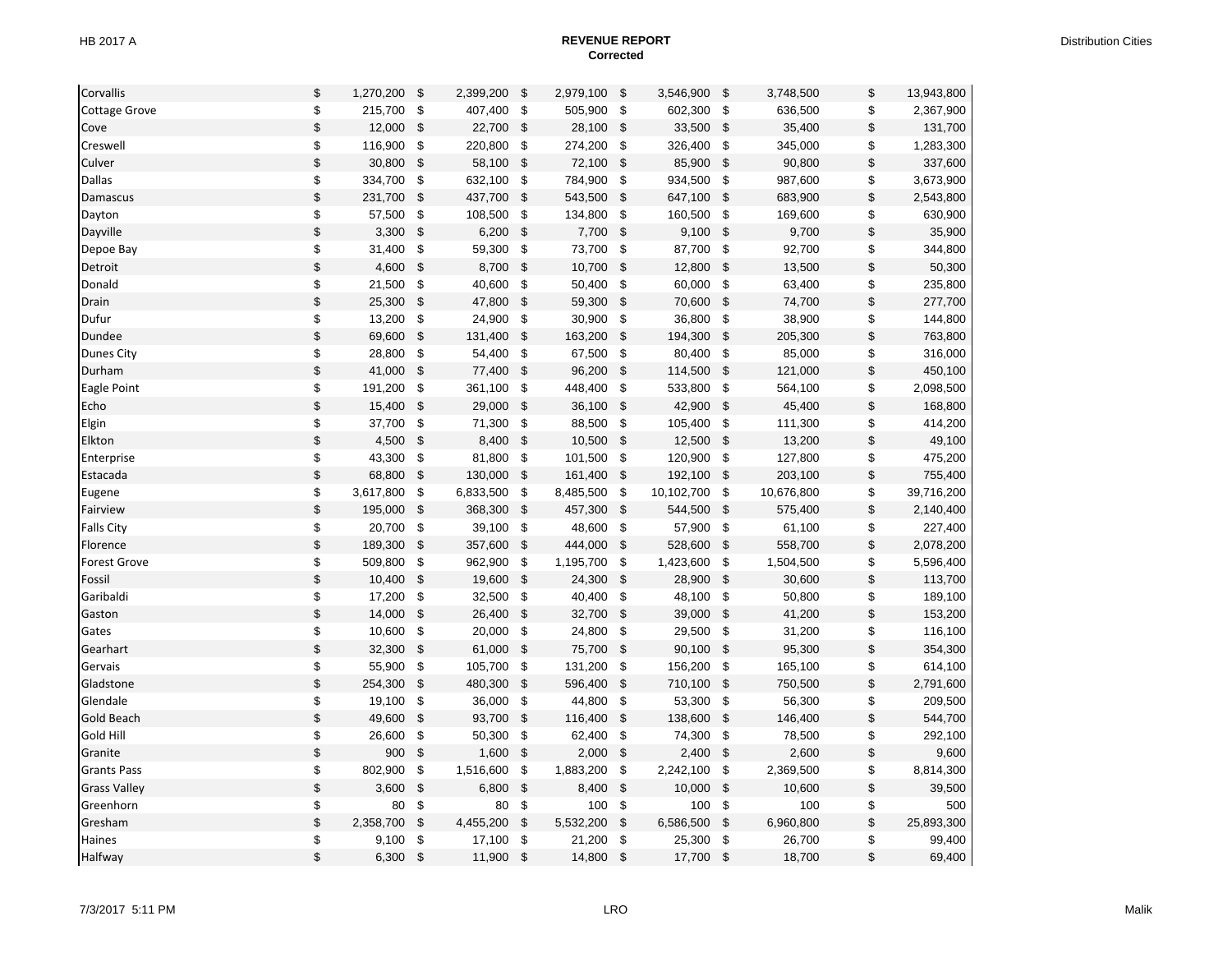| Halsey              | \$<br>20,000    | \$                        | 37,700    | \$                        | 46,800    | \$                        | 55,700    | \$                        | 58,900    | \$                                        | 219,100    |
|---------------------|-----------------|---------------------------|-----------|---------------------------|-----------|---------------------------|-----------|---------------------------|-----------|-------------------------------------------|------------|
| <b>Happy Valley</b> | \$<br>407,400   | $\sqrt{3}$                | 769,500   | \$                        | 955,500   | \$                        | 1,137,600 | \$                        | 1,202,300 | \$                                        | 4,472,400  |
| Harrisburg          | \$<br>79,600    | $\pmb{\mathsf{\$}}$       | 150,400   | \$                        | 186,700   | \$                        | 222,300   | \$                        | 234,900   | \$                                        | 873,900    |
| Helix               | \$<br>4,300     | \$                        | 8,000     | \$                        | 10,000    | \$                        | 11,900    | $\boldsymbol{\mathsf{S}}$ | 12,600    | $\,$                                      | 46,700     |
| Heppner             | \$<br>28,200    | $\sqrt[6]{3}$             | 53,300    | \$                        | 66,200    | \$                        | 78,900    | $\boldsymbol{\$}$         | 83,300    | \$                                        | 310,000    |
| Hermiston           | \$<br>386,700   | \$                        | 730,400   | \$                        | 906,900   | \$                        | 1,079,800 | $\boldsymbol{\mathsf{S}}$ | 1,141,100 | $\, \, \raisebox{12pt}{$\scriptstyle \$}$ | 4,244,900  |
| Hillsboro           | \$<br>2,166,500 | \$                        | 4,092,200 | \$                        | 5,081,500 | \$                        | 6,050,000 | \$                        | 6,393,800 | \$                                        | 23,784,000 |
| Hines               | \$<br>34,000    | $\sqrt{3}$                | 64,300    | $\mathfrak{S}$            | 79,800    | $\mathsf{\$}$             | 95,000    | $\mathsf{\$}$             | 100,400   | $\, \, \raisebox{12pt}{$\scriptstyle \$}$ | 373,500    |
| <b>Hood River</b>   | \$<br>169,200   | $\sqrt{3}$                | 319,700   | \$                        | 396,900   | -\$                       | 472,600   | \$                        | 499,500   | \$                                        | 1,857,900  |
| Hubbard             | \$<br>70,300    | $\sqrt[6]{3}$             | 132,900   | \$                        | 165,000   | \$                        | 196,400   | \$                        | 207,600   | \$                                        | 772,100    |
| Huntington          | \$<br>9,700     | $\sqrt[6]{3}$             | 18,300    | \$                        | 22,800    | \$                        | 27,100    | \$                        | 28,600    | \$                                        | 106,500    |
| Idanha              | \$<br>3,100     | $\sqrt{3}$                | 5,800     | \$                        | 7,200     | \$                        | 8,500     | \$                        | 9,000     | \$                                        | 33,500     |
| Imbler              | \$<br>6,700     | \$                        | 12,600    | \$                        | 15,600    | \$                        | 18,600    | \$                        | 19,600    | \$                                        | 73,000     |
| Independence        | \$<br>201,700   | \$                        | 381,000   | \$                        | 473,200   | $\mathsf{\$}$             | 563,300   | $\mathsf{\$}$             | 595,400   | $\,$                                      | 2,214,600  |
| lone                | \$<br>7,200     | $\sqrt{3}$                | 13,600    | \$                        | 16,900    | -\$                       | 20,100    | \$                        | 21,200    | \$                                        | 79,000     |
| Irrigon             | \$<br>41,400    | \$                        | 78,300    | \$                        | 97,200    | \$                        | 115,700   | \$                        | 122,300   | $\, \, \raisebox{12pt}{$\scriptstyle \$}$ | 454,900    |
| <b>Island City</b>  | \$<br>24,500    | \$                        | 46,300    | \$                        | 57,500    | \$                        | 68,500    | \$                        | 72,400    | \$                                        | 269,300    |
| Jacksonville        | \$<br>63,700    | $\sqrt{3}$                | 120,300   | \$                        | 149,400   | $\boldsymbol{\mathsf{S}}$ | 177,800   | $\boldsymbol{\$}$         | 187,900   | \$                                        | 699,100    |
| Jefferson           | \$<br>69,700    | $\sqrt{3}$                | 131,600   | \$                        | 163,400   | \$                        | 194,600   | \$                        | 205,600   | \$                                        | 764,900    |
| John Day            | \$<br>37,800    | $\sqrt{3}$                | 71,500    | \$                        | 88,800    | $\boldsymbol{\mathsf{S}}$ | 105,700   | $\boldsymbol{\mathsf{S}}$ | 111,700   | \$                                        | 415,400    |
| Johnson City        | \$<br>12,300    | - \$                      | 23,300    | \$                        | 28,900    | \$                        | 34,400    | \$                        | 36,400    | \$                                        | 135,300    |
| Jordan Valley       | \$<br>3,800     | $\sqrt{3}$                | 7,200     | \$                        | 9,000     | \$                        | 10,700    | \$                        | 11,300    | \$                                        | 41,900     |
| Joseph              | \$<br>24,000    | \$                        | 45,300    | \$                        | 56,300    | \$                        | 67,000    | \$                        | 70,800    | \$                                        | 263,400    |
| Junction City       | \$<br>131,100   | $\sqrt{3}$                | 247,600   | $\mathfrak{s}$            | 307,400   | $\mathfrak{S}$            | 366,000   | $\boldsymbol{\$}$         | 386,800   | $\, \, \raisebox{12pt}{$\scriptstyle \$}$ | 1,438,900  |
| Keizer              | \$<br>818,000   | $\sqrt{3}$                | 1,545,000 | \$                        | 1,918,500 | \$                        | 2,284,100 | \$                        | 2,413,900 | \$                                        | 8,979,500  |
| King City           | \$<br>77,000    | $\sqrt{3}$                | 145,400   | $\boldsymbol{\mathsf{S}}$ | 180,600   | \$                        | 215,000   | \$                        | 227,200   | $\, \, \raisebox{12pt}{$\scriptstyle \$}$ | 845,200    |
| Klamath Falls       | \$<br>472,000   | \$                        | 891,400   | \$                        | 1,106,900 | \$                        | 1,317,900 | \$                        | 1,392,800 | \$                                        | 5,181,100  |
| La Grande           | \$<br>287,900   | $\sqrt{3}$                | 543,800   | \$                        | 675,200   | \$                        | 803,900   | \$                        | 849,600   | \$                                        | 3,160,300  |
| La Pine             | \$<br>36,500    | \$                        | 69,000    | \$                        | 85,700    | -\$                       | 102,000   | \$                        | 107,800   | \$                                        | 401,000    |
| Lafayette           | \$<br>86,700    | \$                        | 163,700   | \$                        | 203,300   | $\mathfrak{S}$            | 242,100   | \$                        | 255,800   | $\,$                                      | 951,700    |
| Lake Oswego         | \$<br>816,200   | $\sqrt{3}$                | 1,541,700 | \$                        | 1,914,400 | \$                        | 2,279,200 | $\boldsymbol{\$}$         | 2,408,800 | \$                                        | 8,960,300  |
| Lakeside            | \$<br>37,600    | $\sqrt[6]{3}$             | 71,100    | \$                        | 88,200    | \$                        | 105,100   | \$                        | 111,000   | $\, \, \raisebox{12pt}{$\scriptstyle \$}$ | 413,000    |
| Lakeview            | \$<br>50,200    | \$                        | 94,700    | \$                        | 117,700   | \$                        | 140,100   | \$                        | 148,000   | \$                                        | 550,700    |
| Lebanon             | \$<br>358,400   | $\boldsymbol{\mathsf{S}}$ | 677,000   | $\mathfrak{s}$            | 840,700   | $\mathfrak{S}$            | 1,000,900 | $\mathsf{\$}$             | 1,057,800 | $\, \, \raisebox{12pt}{$\scriptstyle \$}$ | 3,934,900  |
| Lexington           | \$<br>5,600     | $\sqrt{3}$                | 10,500    | \$                        | 13,000    | -\$                       | 15,500    | \$                        | 16,400    | \$                                        | 61,100     |
| Lincoln City        | \$<br>185,100   | \$                        | 349,500   | \$                        | 434,000   | $\boldsymbol{\mathsf{S}}$ | 516,700   | $\boldsymbol{\$}$         | 546,100   | $\,$                                      | 2,031,500  |
| Lonerock            | \$<br>400       | \$                        | 800       | \$                        | 1,000     | \$                        | 1,200     | \$                        | 1,300     | \$                                        | 4,800      |
| Long Creek          | \$<br>4,300     | \$                        | 8,000     | \$                        | 10,000    | \$                        | 11,900    | \$                        | 12,600    | $\, \, \raisebox{12pt}{$\scriptstyle \$}$ | 46,700     |
| Lostine             | \$<br>4,700     | \$                        | 8,900     | \$                        | 11,000    | \$                        | 13,100    | \$                        | 13,800    | \$                                        | 51,500     |
| Lowell              | \$<br>23,300    | $\sqrt[6]{2}$             | 44,100    | $\mathfrak{s}$            | 54,700    | $\mathfrak{S}$            | 65,200    | $\mathsf{\$}$             | 68,900    | $\,$                                      | 256,200    |
| Lyons               | \$<br>25,400    | $\sqrt{3}$                | 48,000    | \$                        | 59,600    | -\$                       | 71,000    | $\sqrt{3}$                | 75,000    | \$                                        | 278,900    |
| Madras              | \$<br>136,900   | -\$                       | 258,500   | \$                        | 321,000   | \$                        | 382,200   | \$                        | 403,900   | $\,$                                      | 1,502,400  |
| Malin               | \$<br>17,800    | \$                        | 33,600    | \$                        | 41,700    | \$                        | 49,600    | \$                        | 52,500    | \$                                        | 195,100    |
| Manzanita           | \$<br>13,600    | $\sqrt[3]{3}$             | 25,700    | $\mathbb{S}$              | 32,000    | $\boldsymbol{\mathsf{S}}$ | 38,100    | $\boldsymbol{\$}$         | 40,200    | \$                                        | 149,600    |
| Maupin              | \$<br>9,300     | \$                        | 17,500    | \$                        | 21,700    | \$                        | 25,900    | \$                        | 27,400    | \$                                        | 101,800    |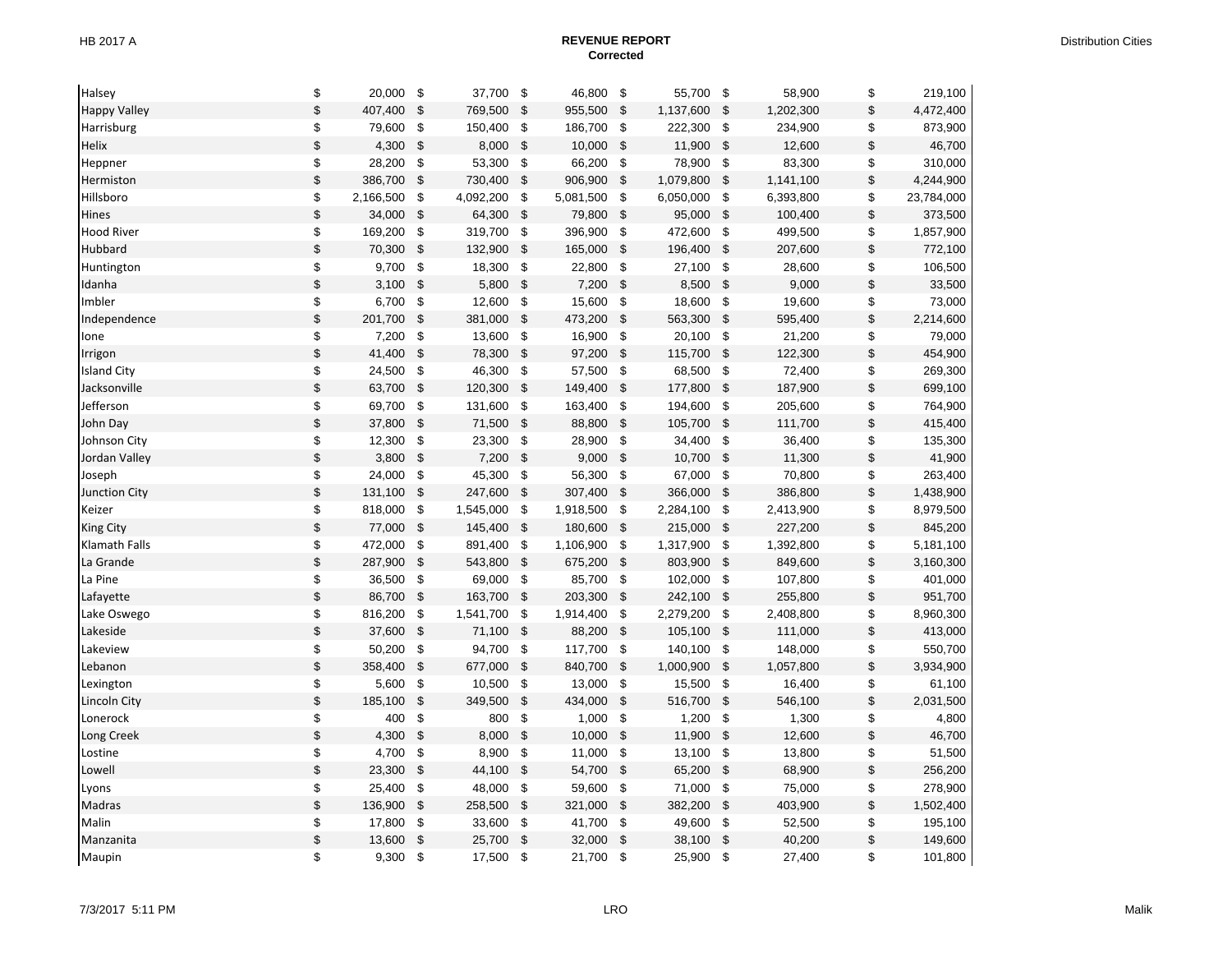| Maywood Park        | \$<br>16,400     | -\$                 | 30,900     | \$             | 38,400     | \$             | 45,700     | \$                        | 48,300     | \$                                        | 179,600     |
|---------------------|------------------|---------------------|------------|----------------|------------|----------------|------------|---------------------------|------------|-------------------------------------------|-------------|
| McMinnville         | \$<br>728,500    | $\sqrt{3}$          | 1,376,100  | \$             | 1,708,800  | \$             | 2,034,400  | \$                        | 2,150,000  | \$                                        | 7,997,800   |
| Medford             | \$<br>1,712,000  | $\sqrt{3}$          | 3,233,700  | \$             | 4,015,500  | \$             | 4,780,800  | $\sqrt[6]{\frac{1}{2}}$   | 5,052,400  | $\,$                                      | 18,794,500  |
| Merrill             | \$<br>18,300     | \$                  | 34,600     | \$             | 43,000     | \$             | 51,200     | \$                        | 54,100     | \$                                        | 201,100     |
| <b>Metolius</b>     | \$<br>16,100     | \$                  | 30,500     | \$             | 37,900     | $\mathfrak{S}$ | 45,100     | $\mathsf{\$}$             | 47,600     | $\,$                                      | 177,200     |
| Mill City           | \$<br>40,600     | $\sqrt{3}$          | 76,600     | \$             | 95,100     | -\$            | 113,300    | $\sqrt[6]{2}$             | 119,700    | \$                                        | 445,300     |
| Millersburg         | \$<br>37,700     | $\sqrt[6]{3}$       | 71,300     | \$             | 88,500     | \$             | 105,400    | \$                        | 111,300    | \$                                        | 414,200     |
| Milton-Freewater    | \$<br>154,200    | \$                  | 291,200    | \$             | 361,700    | \$             | 430,600    | \$                        | 455,000    | \$                                        | 1,692,700   |
| Milwaukie           | \$<br>447,300    | $\sqrt{3}$          | 844,900    | $\mathsf{\$}$  | 1,049,100  | \$             | 1,249,100  | $\boldsymbol{\mathsf{S}}$ | 1,320,100  | $\, \, \raisebox{12pt}{$\scriptstyle \$}$ | 4,910,500   |
| Mitchell            | \$<br>2,800      | \$                  | 5,400      | \$             | 6,600      | \$             | 7,900      | \$                        | 8,400      | \$                                        | 31,100      |
| Molalla             | \$<br>198,100    | $\mathfrak{s}$      | 374,200    | \$             | 464,700    | $\mathsf{\$}$  | 553,300    | $\mathsf{\$}$             | 584,700    | \$                                        | 2,175,100   |
| Monmouth            | \$<br>212,500    | \$                  | 401,400    | \$             | 498,500    | -\$            | 593,500    | \$                        | 627,200    | \$                                        | 2,333,200   |
| Monroe              | \$<br>13,500     | -\$                 | 25,500     | \$             | 31,700     | \$             | 37,800     | \$                        | 39,900     | \$                                        | 148,400     |
| Monument            | \$<br>2,800      | \$                  | 5,400      | \$             | 6,600      | \$             | 7,900      | \$                        | 8,400      | \$                                        | 31,100      |
| Moro                | \$<br>7,200      | $\sqrt{3}$          | 13,600     | $\mathfrak{s}$ | 16,900     | $\mathfrak{S}$ | 20,100     | $\boldsymbol{\mathsf{S}}$ | 21,200     | $\, \, \raisebox{12pt}{$\scriptstyle \$}$ | 79,000      |
| Mosier              | \$<br>9,800      | \$                  | 18,500     | \$             | 23,000     | \$             | 27,400     | \$                        | 29,000     | \$                                        | 107,700     |
| Mt. Angel           | \$<br>73,600     | $\sqrt[6]{3}$       | 139,000    | \$             | 172,600    | \$             | 205,500    | \$                        | 217,200    | $\,$                                      | 808,000     |
| Mt. Vernon          | \$<br>11,400     | \$                  | 21,600     | \$             | 26,900     | -\$            | 32,000     | \$                        | 33,800     | \$                                        | 125,700     |
| <b>Myrtle Creek</b> | \$<br>76,100     | \$                  | 143,800    | \$             | 178,500    | $\mathfrak{S}$ | 212,500    | \$                        | 224,600    | \$                                        | 835,600     |
| Myrtle Point        | \$<br>55,100     | $\pmb{\mathsf{\$}}$ | 104,000    | \$             | 129,200    | \$             | 153,800    | \$                        | 162,500    | \$                                        | 604,500     |
| Nehalem             | \$<br>6,100      | \$                  | 11,500     | \$             | 14,300     | \$             | 17,100     | \$                        | 18,000     | $\,$                                      | 67,000      |
| Newberg             | \$<br>511,800    | - \$                | 966,600    | \$             | 1,200,300  | -\$            | 1,429,100  | \$                        | 1,510,300  | \$                                        | 5,618,000   |
| Newport             | \$<br>222,200    | $\mathfrak{s}$      | 419,800    | \$             | 521,200    | \$             | 620,600    | $\boldsymbol{\$}$         | 655,900    | \$                                        | 2,439,700   |
| North Bend          | \$<br>213,200    | \$                  | 402,700    | \$             | 500,000    | - \$           | 595,300    | -\$                       | 629,100    | \$                                        | 2,340,300   |
| <b>North Plains</b> | \$<br>43,900     | $\sqrt{3}$          | 83,000     | \$             | 103,100    | \$             | 122,700    | \$                        | 129,700    | $\,$                                      | 482,400     |
| North Powder        | \$<br>9,700      | \$                  | 18,300     | \$             | 22,800     | \$             | 27,100     | \$                        | 28,600     | \$                                        | 106,500     |
| Nyssa               | \$<br>71,600     | -\$                 | 135,300    | \$             | 168,000    | \$             | 200,100    | \$                        | 211,400    | \$                                        | 786,500     |
| Oakland             | \$<br>20,500     | \$                  | 38,700     | \$             | 48,100     | \$             | 57,200     | \$                        | 60,500     | \$                                        | 225,100     |
| Oakridge            | \$<br>71,000     | $\sqrt[6]{3}$       | 134,100    | \$             | 166,500    | \$             | 198,200    | $\boldsymbol{\mathsf{S}}$ | 209,500    | $\,$                                      | 779,300     |
| Ontario             | \$<br>250,000    | - \$                | 472,300    | -\$            | 586,500    | \$             | 698,200    | \$                        | 737,900    | \$                                        | 2,745,000   |
| Oregon City         | \$<br>746,700    | \$                  | 1,410,500  | \$             | 1,751,500  | \$             | 2,085,300  | \$                        | 2,203,800  | \$                                        | 8,197,700   |
| Paisley             | \$<br>5,300      | \$                  | 10,100     | \$             | 12,500     | \$             | 14,900     | $\sqrt[6]{2}$             | 15,800     | \$                                        | 58,700      |
| Pendleton           | \$<br>368,100    | \$                  | 695,400    | \$             | 863,500    | $\mathfrak{S}$ | 1,028,000  | \$                        | 1,086,400  | $\, \, \raisebox{12pt}{$\scriptstyle \$}$ | 4,041,400   |
| Philomath           | \$<br>101,700    | \$                  | 192,200    | \$             | 238,600    | \$             | 284,100    | \$                        | 300,300    | \$                                        | 1,116,900   |
| Phoenix             | \$<br>100,000    | $\sqrt{3}$          | 188,900    | \$             | 234,500    | \$             | 279,200    | \$                        | 295,100    | $\,$                                      | 1,097,700   |
| Pilot Rock          | \$<br>32,800     | \$                  | 62,000     | \$             | 77,000     | \$             | 91,700     | \$                        | 96,900     | \$                                        | 360,300     |
| Port Orford         | \$<br>24,900     | \$                  | 47,000     | \$             | 58,300     | $\mathsf{\$}$  | 69,400     | $\mathsf{\$}$             | 73,400     | $\, \, \raisebox{12pt}{$\scriptstyle \$}$ | 272,900     |
| Portland            | \$<br>13,683,000 | \$                  | 25,845,100 | \$             | 32,093,000 | \$             | 38,209,300 | \$                        | 40,380,700 | \$                                        | 150,211,100 |
| Powers              | \$<br>15,200     | $\sqrt{3}$          | 28,600     | \$             | 35,600     | \$             | 42,300     | $\boldsymbol{\mathsf{S}}$ | 44,700     | \$                                        | 166,400     |
| <b>Prairie City</b> | \$<br>19,800     | \$                  | 37,500     | \$             | 46,500     | \$             | 55,400     | \$                        | 58,600     | \$                                        | 217,900     |
| Prescott            | \$<br>1,200      | $\sqrt{3}$          | 2,300      | \$             | 2,800      | \$             | 3,300      | $\boldsymbol{\$}$         | 3,500      | $\,$                                      | 13,200      |
| Prineville          | \$<br>210,400    | \$                  | 397,300    | \$             | 493,400    | \$             | 587,400    | \$                        | 620,800    | \$                                        | 2,309,200   |
| Rainier             | \$<br>41,500     | \$                  | 78,500     | $\mathfrak{s}$ | 97,400     | $\mathfrak{S}$ | 116,000    | $\boldsymbol{\mathsf{S}}$ | 122,600    | $\,$                                      | 456,100     |
| Redmond             | \$<br>601,800    | \$                  | 1,136,800  | \$             | 1,411,600  | \$             | 1,680,600  | \$                        | 1,776,100  | \$                                        | 6,606,800   |
| Reedsport           | \$<br>90,600     | \$                  | 171,200    | \$             | 212,500    | \$             | 253,000    | -\$                       | 267,400    | \$                                        | 994,800     |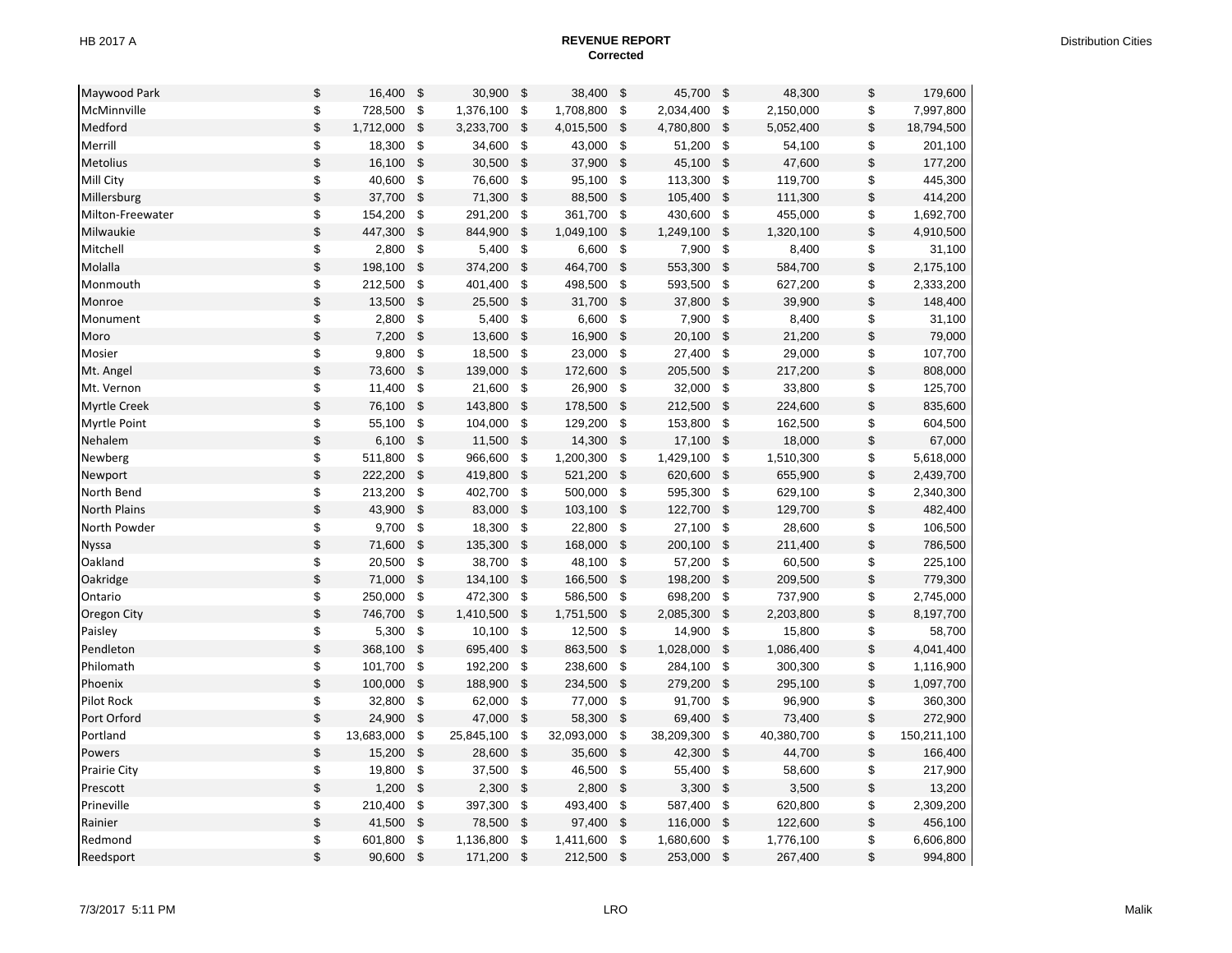| Richland            | \$<br>3,800      | \$                 | 7,200     | \$                        | 9,000     | \$                        | 10,700    | \$                        | 11,300     | \$                                        | 41,900     |
|---------------------|------------------|--------------------|-----------|---------------------------|-----------|---------------------------|-----------|---------------------------|------------|-------------------------------------------|------------|
| Riddle              | \$<br>25,800     | $\sqrt{3}$         | 48,800    | $\sqrt{3}$                | 60,600    | \$                        | 72,200    | $\sqrt{3}$                | 76,300     | \$                                        | 283,700    |
| Rivergrove          | \$<br>10,800     | \$                 | 20,400    | \$                        | 25,300    | \$                        | 30,100    | \$                        | 31,900     | \$                                        | 118,500    |
| Rockaway Beach      | \$<br>29,100     | $\mathfrak{s}$     | 55,000    | $\sqrt{3}$                | 68,300    | \$                        | 81,300    | $\boldsymbol{\mathsf{S}}$ | 85,900     | $\, \, \raisebox{12pt}{$\scriptstyle \$}$ | 319,600    |
| <b>Rogue River</b>  | \$<br>48,000     | $\sqrt{3}$         | 90,600    | \$                        | 112,500   | \$                        | 134,000   | $\,$                      | 141,600    | \$                                        | 526,700    |
| Roseburg            | \$<br>497,700    | $\sqrt{3}$         | 940,100   | $\sqrt{3}$                | 1,167,300 | \$                        | 1,389,800 | \$                        | 1,468,800  | $\, \, \raisebox{12pt}{$\scriptstyle \$}$ | 5,463,600  |
| Rufus               | \$<br>6,100      | $\sqrt{3}$         | 11,500    | \$                        | 14,300    | \$                        | 17,100    | \$                        | 18,000     | \$                                        | 67,000     |
| Salem               | \$<br>3,534,400  | \$                 | 6,675,900 | $\mathsf{\$}$             | 8,289,800 | $\mathfrak{S}$            | 9,869,700 | $\mathfrak{s}$            | 10,430,600 | \$                                        | 38,800,400 |
| Sandy               | \$<br>232,400 \$ |                    | 438,900   | \$                        | 545,000   | \$                        | 648,900   | \$                        | 685,800    | \$                                        | 2,551,000  |
| Scappoose           | \$<br>148,000    | $\mathfrak{s}$     | 279,500   | \$                        | 347,100   | \$                        | 413,200   | $\boldsymbol{\mathsf{S}}$ | 436,700    | $\,$                                      | 1,624,500  |
| Scio                | \$<br>19,400     | - \$               | 36,700    | \$                        | 45,500    | \$                        | 54,200    | $\pmb{\mathsf{\$}}$       | 57,300     | \$                                        | 213,100    |
| <b>Scotts Mills</b> | \$<br>8,000      | $\sqrt{3}$         | 15,000    | \$                        | 18,700    | \$                        | 22,200    | $\boldsymbol{\$}$         | 23,500     | \$                                        | 87,400     |
| Seaside             | \$<br>144,100    | $\sqrt{3}$         | 272,100   | \$                        | 337,900   | \$                        | 402,300   | \$                        | 425,100    | \$                                        | 1,581,400  |
| Seneca              | \$<br>4,700      | \$                 | 8,900     | $\mathfrak{S}$            | 11,000    | $\mathfrak{S}$            | 13,100    | $\mathfrak{s}$            | 13,800     | $\,$                                      | 51,500     |
| <b>Shady Cove</b>   | \$<br>66,300     | $\sqrt{3}$         | 125,200   | \$                        | 155,500   | \$                        | 185,100   | \$                        | 195,700    | \$                                        | 727,800    |
| Shaniko             | \$<br>800        | $\sqrt{3}$         | 1,400     | \$                        | 1,800     | \$                        | 2,100     | \$                        | 2,300      | \$                                        | 8,400      |
| Sheridan            | \$<br>133,400    | \$                 | 251,900   | \$                        | 312,800   | \$                        | 372,400   | $\boldsymbol{\mathsf{S}}$ | 393,600    | \$                                        | 1,464,100  |
| Sherwood            | \$<br>417,500    | $\sqrt{3}$         | 788,700   | $\sqrt{3}$                | 979,300   | \$                        | 1,166,000 | $\boldsymbol{\$}$         | 1,232,200  | $\,$                                      | 4,583,700  |
| Siletz              | \$<br>26,900     | - \$               | 50,900    | \$                        | 63,200    | \$                        | 75,200    | \$                        | 79,500     | \$                                        | 295,700    |
| Silverton           | \$<br>212,100    | $\sqrt{3}$         | 400,600   | $\mathsf{\$}$             | 497,500   | $\boldsymbol{\mathsf{S}}$ | 592,300   | $\boldsymbol{\mathsf{S}}$ | 625,900    | $\, \, \raisebox{12pt}{$\scriptstyle \$}$ | 2,328,400  |
| <b>Sisters</b>      | \$<br>52,100 \$  |                    | 98,500    | \$                        | 122,300   | -\$                       | 145,600   | \$                        | 153,800    | \$                                        | 572,200    |
| Sodaville           | \$<br>7,300      | - \$               | 13,800    | $\sqrt{3}$                | 17,100    | \$                        | 20,400    | \$                        | 21,600     | \$                                        | 80,200     |
| Spray               | \$<br>3,500      | \$                 | 6,600     | \$                        | 8,200     | \$                        | 9,700     | \$                        | 10,300     | \$                                        | 38,300     |
| Springfield         | \$<br>1,311,600  | \$                 | 2,477,400 | $\mathsf{\$}$             | 3,076,300 | $\mathcal{S}$             | 3,662,600 | \$                        | 3,870,800  | $\,$                                      | 14,398,700 |
| St. Helens          | \$<br>286,100    | - \$               | 540,500   | -\$                       | 671,100   | \$                        | 799,000   | \$                        | 844,400    | \$                                        | 3,141,200  |
| St. Paul            | \$<br>9,400      | $\sqrt{3}$         | 17,700    | $\boldsymbol{\mathsf{S}}$ | 22,000    | \$                        | 26,200    | \$                        | 27,700     | $\,$                                      | 103,000    |
| Stanfield           | \$<br>46,500     | $\sqrt{3}$         | 87,700    | \$                        | 109,000   | \$                        | 129,700   | \$                        | 137,100    | \$                                        | 510,000    |
| Stayton             | \$<br>168,900    | $\sqrt{3}$         | 319,000   | \$                        | 396,200   | $\boldsymbol{\mathsf{S}}$ | 471,700   | \$                        | 498,500    | \$                                        | 1,854,300  |
| Sublimity           | \$<br>60,100     | $\sqrt{3}$         | 113,500   | \$                        | 140,900   | \$                        | 167,800   | \$                        | 177,300    | \$                                        | 659,600    |
| Summerville         | \$<br>2,900      | \$                 | 5,600     | \$                        | 6,900     | $\mathfrak{s}$            | 8,200     | $\boldsymbol{\mathsf{S}}$ | 8,700      | \$                                        | 32,300     |
| Sumpter             | \$<br>4,500      | - \$               | 8,400     | \$                        | 10,500    | \$                        | 12,500    | $\pmb{\mathbb{S}}$        | 13,200     | \$                                        | 49,100     |
| Sutherlin           | \$<br>175,000    | $\sqrt{3}$         | 330,600   | $\boldsymbol{\mathsf{S}}$ | 410,500   | $\boldsymbol{\mathsf{S}}$ | 488,700   | \$                        | 516,500    | $\,$                                      | 1,921,300  |
| <b>Sweet Home</b>   | \$<br>198,200    | - \$               | 374,500   | \$                        | 465,000   | \$                        | 553,600   | \$                        | 585,100    | \$                                        | 2,176,300  |
| Talent              | \$<br>137,500    | $\mathbf{\hat{S}}$ | 259,700   | $\mathsf{\$}$             | 322,500   | $\mathfrak{s}$            | 384,000   | $\mathfrak{s}$            | 405,800    | $\, \, \raisebox{12pt}{$\scriptstyle \$}$ | 1,509,500  |
| Tangent             | \$<br>26,300 \$  |                    | 49,600    | \$                        | 61,600    | -\$                       | 73,400    | \$                        | 77,600     | \$                                        | 288,500    |
| The Dalles          | \$<br>319,000    | \$                 | 602,500   | \$                        | 748,100   | \$                        | 890,700   | \$                        | 941,300    | \$                                        | 3,501,500  |
| <b>Tigard</b>       | \$<br>1,084,900  | - \$               | 2,049,200 | \$                        | 2,544,600 | \$                        | 3,029,500 | \$                        | 3,201,700  | \$                                        | 11,910,000 |
| Tillamook           | \$<br>107,300 \$ |                    | 202,700   | \$                        | 251,700   | \$                        | 299,600   | \$                        | 316,700    | \$                                        | 1,177,900  |
| Toledo              | \$<br>76,100     | $\sqrt{3}$         | 143,800   | \$                        | 178,500   | \$                        | 212,500   | \$                        | 224,600    | \$                                        | 835,600    |
| Troutdale           | \$<br>349,700    | \$                 | 660,500   | $\mathsf{\$}$             | 820,200   | $\mathfrak{s}$            | 976,600   | $\mathfrak{s}$            | 1,032,100  | \$                                        | 3,839,100  |
| Tualatin            | \$<br>585,400 \$ |                    | 1,105,700 | \$                        | 1,372,900 | - \$                      | 1,634,600 | \$                        | 1,727,500  | \$                                        | 6,426,000  |
| Turner              | \$<br>42,400     | - \$               | 80,100    | \$                        | 99,500    | \$                        | 118,500   | \$                        | 125,200    | \$                                        | 465,700    |
| Ukiah               | \$<br>5,300      | \$                 | 10,100    | \$                        | 12,500    | \$                        | 14,900    | \$                        | 15,800     | \$                                        | 58,700     |
| Umatilla            | \$<br>157,500    | \$                 | 297,400   | $\mathbb{S}$              | 369,300   | $\mathfrak{S}$            | 439,700   | $\boldsymbol{\mathsf{S}}$ | 464,700    | \$                                        | 1,728,600  |
| Union               | \$<br>46,900     | \$                 | 88,600    | \$                        | 110,000   | \$                        | 130,900   | \$                        | 138,400    | \$                                        | 514,800    |